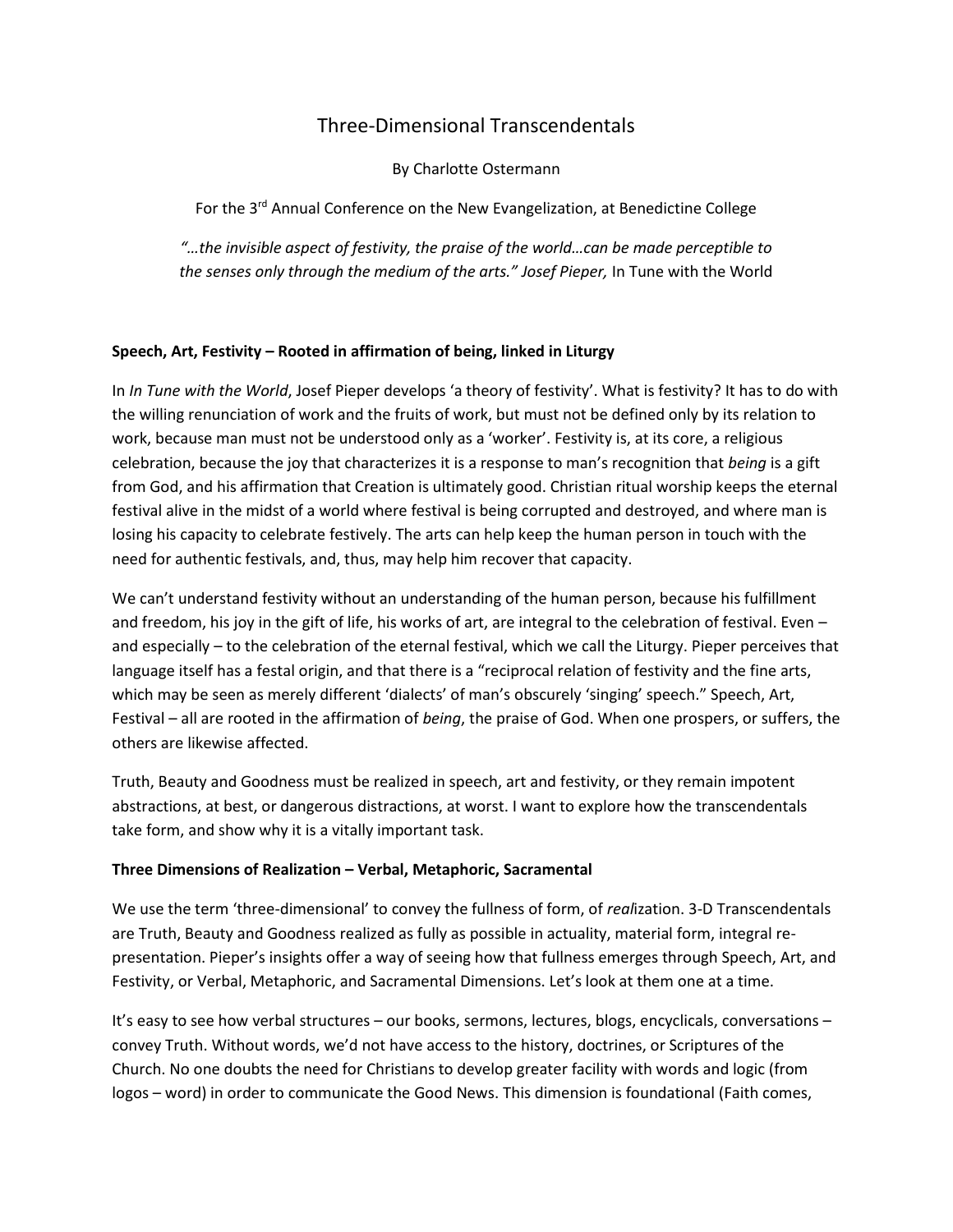after all, by hearing the Word of God) to the person, to the Catholic Faith, to the Liturgy, so I call it #1 of the dimensions. In the beginning, was the Word.

Likewise, we easily acknowledge the need for Truth, Beauty and Goodness to be expressed through Sacramental forms. The Liturgy is the ritual festival – a form which serves to communicate God to his people. Each Sacrament is a form – made of words and gestures, symbols and substances – that actually conveys the very grace it represents. This dimension is clearly the highest, fullest realization of transcendental realities, so I call it #3.

That leaves #2 for consideration. The metaphoric dimension is less obvious. In fact, it's easier to see if you try to imagine either verbal structures or sacramental forms *without* it. Words don't get far without linking up to visual imagery through the power of metaphor. Science, theology, Scripture, and other spheres of study, would be flat and lifeless without the layers of meaning imparted by poetic use of words to lift mere words into greater dimensionality. The mysteries of the Faith are made more accessible – smaller, in a way – by metaphors such as 'the Bread of Life' and 'the armor of God'. This dimension, which corresponds to the arts, is a *way* of communicating Truth, Beauty and Goodness through stories, poetry, visual images, and other forms that link – metaphorically – what is known to what is not yet known.

Truth, Beauty and Goodness must be *realized* through speech, art, and festivity, in order to be *communicated*. We need to learn those skills, develop those dimensions of our own being, in order to translate the Ideals into the real world. Let's think next about how and where we do that.

### **The Missing Link – A movement that generates form**

We think of 'school' or 'education' as the sphere in which we learn to use words well. Of course this includes the home, as the parents are a child's primary educators. Increasingly, it implies also the 'media'. Neil Postman, among others, has observed that television, movies and other modern media forms are now the primary educators of most students, for good or ill. Hard work is needed to improve our ability to take meaning from words, or translate our highest ideals into words.

And where do we receive formation in 'Sacramental communication'? Mostly at Church; hopefully in the home as well; possibly also at school. Faithful and frequent reception of the Sacraments, participation in the Liturgy (both Mass and the Divine Office), friendship with the Saints, prayer all contribute to our capacity for worship, for encounter with Christ. I'll give short attention to these two types of formation, because we're concerned with the dimension that's missing. Where, how, do we develop a capacity for the giving-and-taking of material contained in artistic, or metaphoric, forms?

Once again, this dimension suffers from invisibility. We learn it everywhere – or nowhere. There's no particular, actual, concrete, well-defined place for most of us to acquire the kind of mind that drinks deeply of meaning from artistic forms, or yearns to create them to communicate meaningfully with others. Art has, largely, been abandoned in the schools, where teachers are tasked with moving everlonger lists of 'musts' into the minds of students before testing time, before job interviews, before graduation. Religious formation, or weak liturgical practices, may also omit art training. Liturgical abuse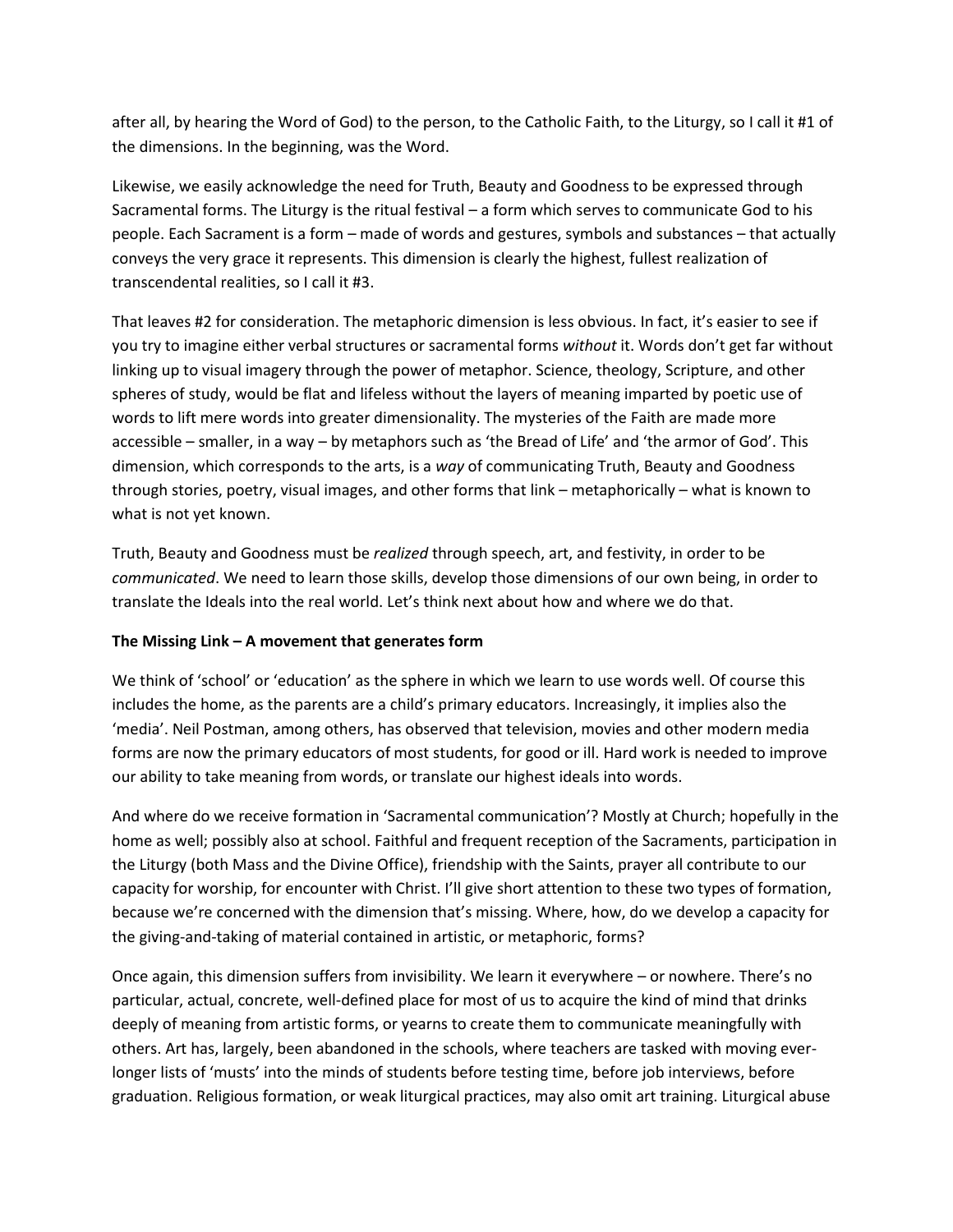will be de-formational. Art seems superfluous in the light of pragmatic goals, and unnecessary in the light of high spiritual goals. It seems messy, risky, self-indulgent, even decadent, and might lead to an excessive demand for freedom, or individuality.

But without the arts, we are left with only one, or two dimensions. The invisible second dimension is hard to see, because it's found not in a place of formation, but in a movement that forms the human person. Without all three dimensions, we are not fully realized, fully formed. As we grow in dimensionality, or realization, we become more and more able to take in and to communicate meaning, whether it is contained in words, art forms, or festive celebrations.

That growth occurs as we move, as we are moved, between the active development of self (education) and the action of God upon the self (worship). We are meant to 'work out our salvation' in this temporal sphere, and these dimensions help us see what that means. Picture your natural, verbal formation (or 'school') on one side, and your supernatural, sacramental formation (or 'Church') on the other. You – the human person – are in between, working out your salvation by struggling to integrate the two **in** yourself. Back and forth you move, you are moved, between a receptivity to God's action upon your soul, and a response-ability to whatever realities you encounter. Keep that image in mind as we consider how the arts help you do that.

### **The Pivot, Fulcrum, Intersection – Human person at the center**

However we describe this work of moving and being moved – the second dimension that is this integrating, whole-making, form-generating movement – from disintegrated dualism to 3-D wholeness, from flattened to spherical, from Christ in the Church to Christ on the street in distressing disguises, from communion to communication – the individual Christian is at the center of that movement. His dependence on Christ, his natural and supernatural formation, and his self-donation are keys to the fullness of his realization, and thus to the fullness of his communication of Truth, Beauty and Goodness, or of Christ, to others. The need of the person to affirm, to re-present what is whole, real, true, beautiful and good, and to bring to the foot of the Cross every reality that affects him, is the motive force, that calls for artistic expression and develops this dimension.

Art teaches you:

- To bear tension until it can be resolved creatively, to be free to act within constraints. Creativity involves resolving tension – between positive and negative space, between melody and harmony, between people with competing interests – with a new thing.
- To see negative space creatively, as a part of a composition. Too often, we refuse to see the negatives, or we merely compromise, because we don't have experience resolving seeming conflict creatively.
- To deal with interference, frustration, mess…people like us (academics, meta-thinkers, conceptual types) are most in need of this help from real materials, real work, real struggle.
- To better understand the dynamics of *being* formed by God you are a poem, He is the author, the potter, organizations are first formed by law.
- To value silence and interior spaciousness, non-doing and receptivity, holy leisure.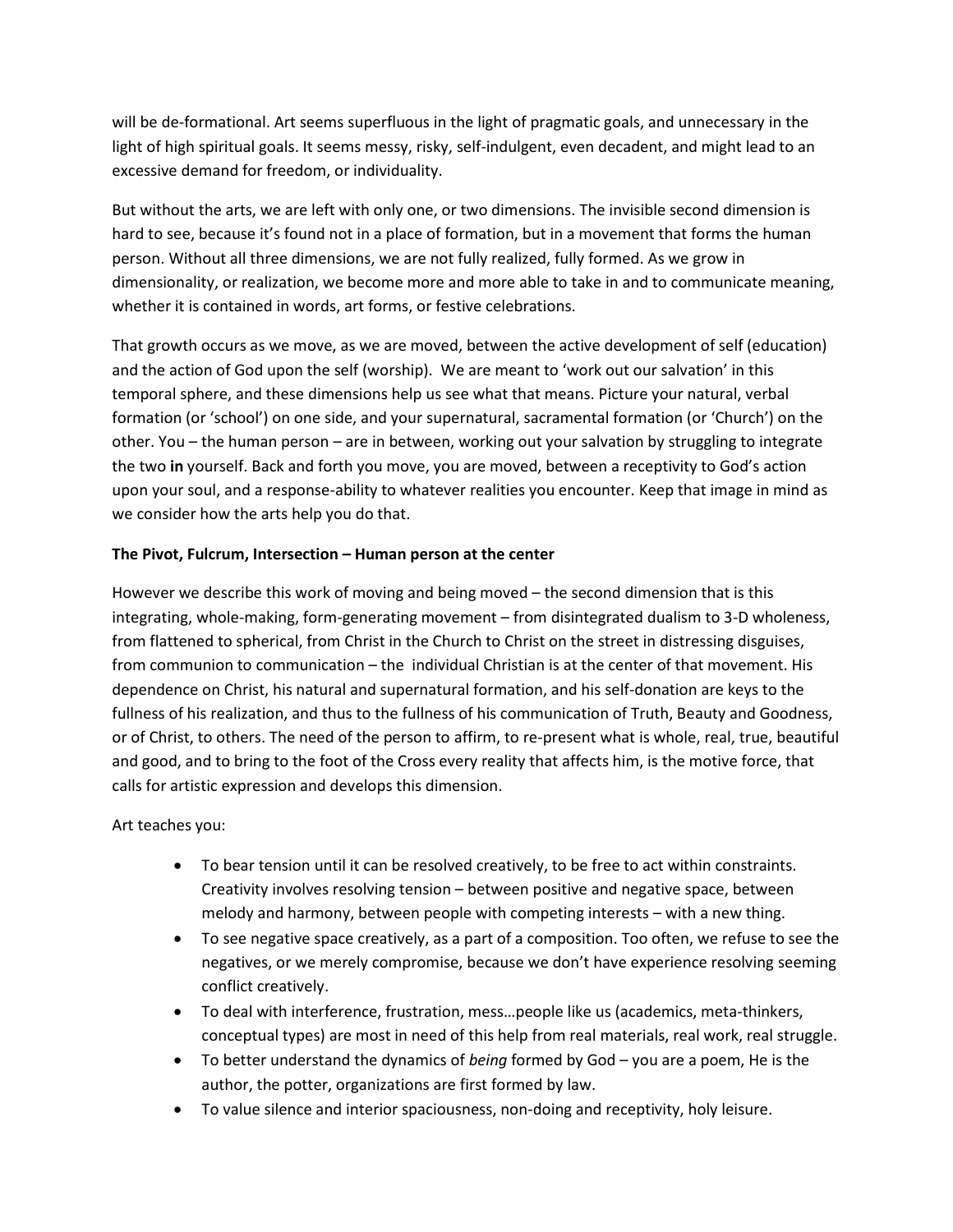- To use material things generously, as means rather than as ends.
- To see persons as works of art, to be received with awe and respect.
- To see deeply into things, and through them to their creators.
- To know the difference between 'idea' and 'real' and to do the hard work of realizing ideas.
- To draw others to Christ by means of your own vulnerability and pain.
- To accept criticism and discipline as necessary conditions for approaching perfection.
- To develop magnanimity and joy through self-donation.
- To bring truth, and not propaganda, to the world.
- To be a beginner (sometimes frustrated, inept, clumsy) and so to be a better parent, or teacher.
- To participate in the Liturgy as in a great drama, a work of art brought to life by the full engagement of free actors.
- To respond to the reality you encounter and thus, to increase your freedom, your sphere of response-ability.
- To be still and wait for an idea to develop, for a solution to present itself, for form to become whole within your being.

Art has something to teach you about economics. Creators and consumers understand 'money,' 'work,' 'value,' 'justice,' and 'exchange' very differently, and we need more artists to explore these insights.

Art has a role in social justice that we need more artists to take seriously. (As stewards of this world, we must be led as much by painters and poets as by scientists.)

Art cultivates your imagination, which is an element of your prayer life and response-ability.

Art develops an interior spaciousness, an inner architecture, that adds coherence and context to everything you learn and experience, thus raising IQ scores, as demonstrated by several different research studies.

Art stimulates creative playfulness in every area of life, and increases your sense that life is a surprising adventure.

To understand why art experience – *practice creating forms* that convey the transcendentals, communicate Christ, realize ideas, re-present experience, respond to reality – has so many potential benefits, consider next how forms and human formation serve each other.

# **The Glory of Form – Art at the service of human freedom**

Sermons, a good lecture, a life, a beautiful home, a service-delivery model – all are forms that embody our values, the transcendentals, the Faith, our personhood. We expect our priests, parents, homemakers, teachers, philanthropists to create new and effective forms, but don't teach them to create art! Evangelism – communication of the Good News, invitation to encounter with Christ – is weakened by the weakness of our formation in art. That formation can be 1-, 2-, or fully 3-dimensional.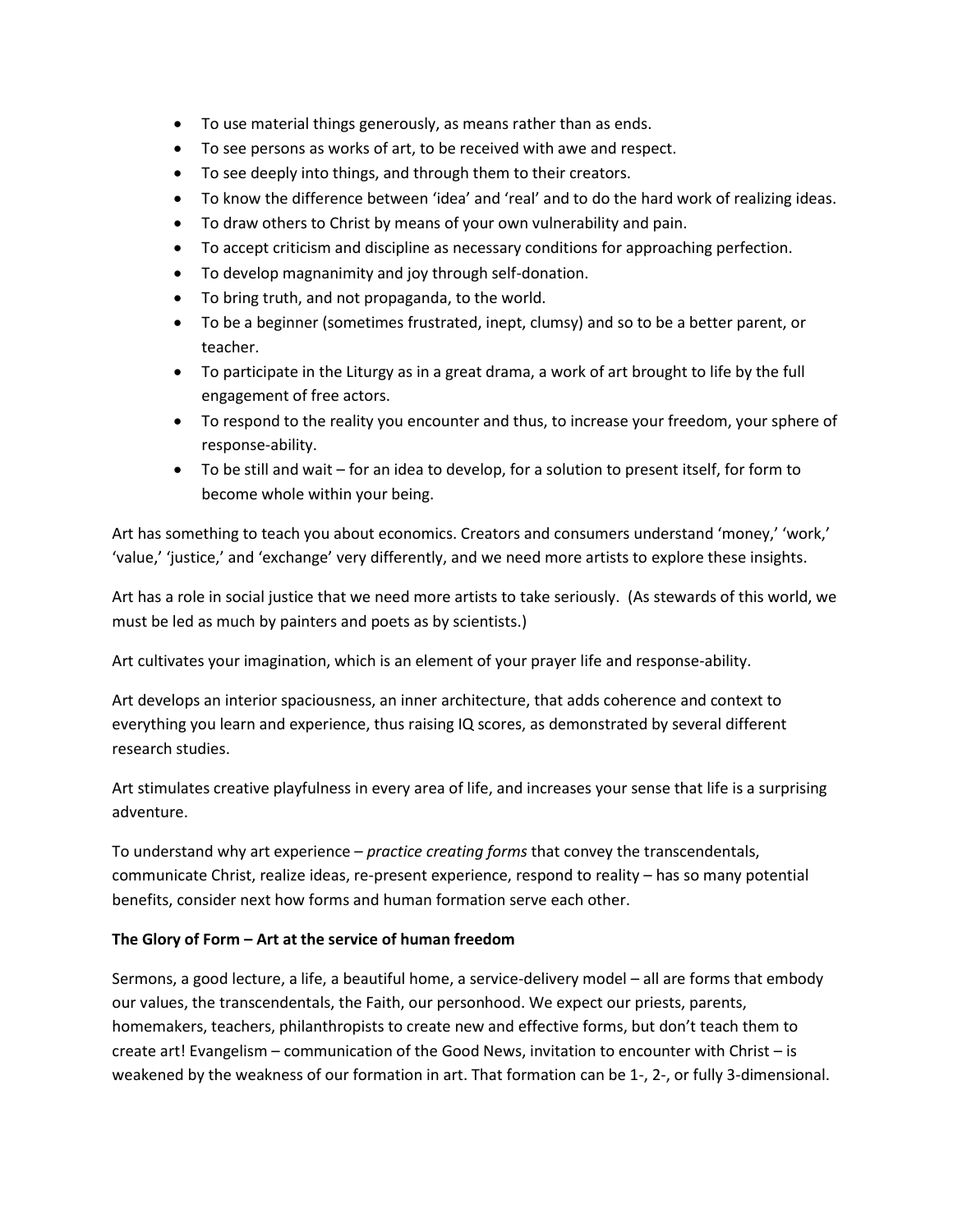To generate '3-D transcendentals,' you need '3-D human beings,' with fully developed verbal, metaphoric, and sacramental dimensions.

Formation in the arts can be a merely verbal, intellectual education in art history, art criticism, art principles. Lived encounter with art, receptivity to the power of art as a lived experience, and study of the greatest examples of art adds to the fullness of this sphere. What might get left out, though, is that messy aspect in the middle – the actual struggle to re-present reality, to create! We must, even at the level of children, enter into the experience of being artists to be fully formed by the arts. We act and we are acted upon, and thus we enter into the movement that generates form, and that forms '3-D human beings'. It is not enough to know 'about' art, or to 'appreciate' art. You need to at least try to create art, to experience from the inside what it is to be an artist, even if you are not called to be a great one.

The greatest artist is most able to bear the tension of all the constraints imposed upon him to create a work of art that is his own response to the realities before him. He must make a judgment – take into account the internal and external realities, his own heart's desire and all that confounds or impedes the realization of that desire – and utter it. The judgment of the artist is rendered into the form he creates, and he is thus modeling for us the courage of acting in freedom to *realize* our own responses to reality.

The glory of form is that it is the perceptible memorial of an act (sometimes, of many acts) of freedom. Think how many acts of freedom it takes for all the members of a choir to bring forth into reality the polyphony of Palestrina – subjecting themselves in freedom to his composition, to their conductor's instructions, to the demands of good vocal production. Shakespeare may have spent many hours writing a play, but his creative act has elicited even more free self-giving from actors and audiences who continue to realize his vision.

The painting can be thrown in the trash, the building torn down, the poem ignored, and that does not prove it was meaningless to create, because these forms take their glory from the glory of the free human being who made them. They have meaning, just as he does, apart from the purpose they accomplish, the work they do, the money paid for them, or the scope of their influence. It is because we do not understand this about art, that we do not fully understand the human person, and *vice versa*. Our own work, effort, skill, and action are neither all-powerful, nor insignificant. We are both small, fragile, mortal beings and enormous, grace-filled, eternal beings! Finding our way prayerfully within this tension is the 'working out' of salvation by which we craft our lives and our works of art.

In a free act of gracious self-offering, our Creator responded to the reality of the fallen world by becoming a form through which man might once again encounter Him. When He gives Himself to us in the Eucharist, over and over again, He is uttering that Word within us so that it can resound into the world. Our lives become works of art (as Pope John Paul II has said) when we grow in freedom both to create and to respond to works of art. When we use our words, our paints, our building materials to resound what is true, what is beautiful, what is good, we create small vessels of encounter with God. As persons, we *are* such vessels. In us, the transcendentals live, move, and have being – 3-D being – that can make its way, like a seed, into the stony ground of the hearts around us.